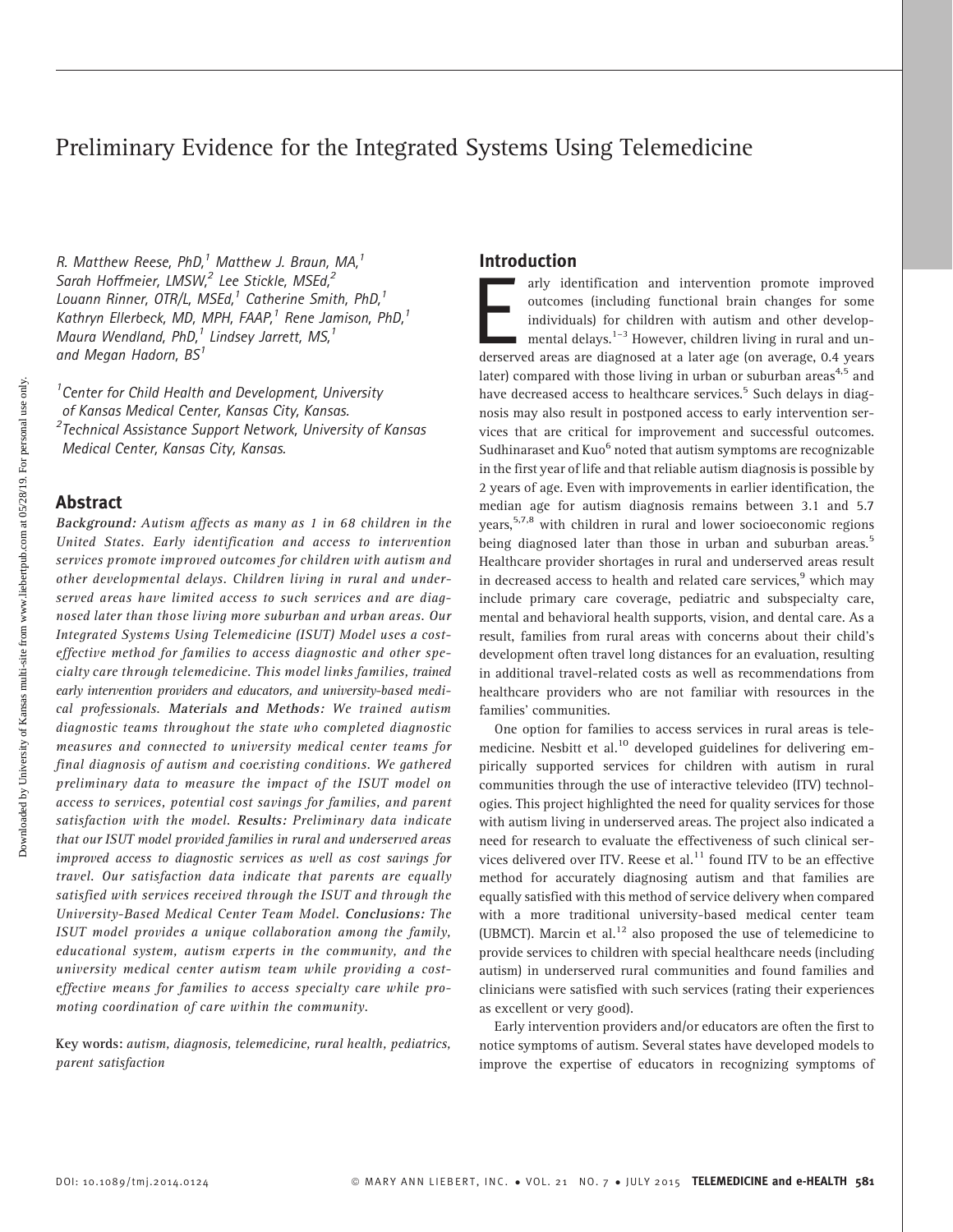# REESE ET AL.

autism and in providing support to children identified under the Individuals with Disabilities Education Act with an exceptionality of autism. Existing literature $13-15$  addresses these various components related to the broader issue of improving access to autism services in rural areas. However, to our knowledge, none of this existing research takes a comprehensive approach that includes access to diagnostic and treatment services as well as an integral link between the medical and educational systems to build capacity of rural-based providers.

For example, Warren et al.<sup>13</sup> developed a model to improve timely autism spectrum disorder (ASD) diagnostic services. Findings indicate significant agreement between the pediatricians' diagnostic decisions and independent evaluations of the same children by clinical specialists at a university-based center. Although this model may potentially increase community pediatricians' capacity to identify children with ASD and provide more timely initiation of early intervention services, this model does not provide a link between the medical and the educational systems.

Researchers in Europe trained professionals from a range of disciplines on the use of ASD measures and diagnostic criteria for diagnosis. They examined the professionals' reliability of ASD diagnoses with a professional diagnostic team.<sup>14</sup> Results indicated 92% agreement on ''spectrum'' or ''not spectrum,'' high correlations on Autism Diagnostic Observation Schedule scores, and significantly less time on the wait list for access to community teams (13 weeks) compared with specialist teams (36 weeks). Although this model may also increase diagnostic capacity, it does not address the gap from the diagnostic evaluation to obtaining services through either behavioral therapists and/or educators.

Noland and Gabriels<sup>15</sup> discussed Colorado's model, which includes autism specialist teams (ASTs) in school districts that receive training to complete more comprehensive autism evaluations. ASTs gather initial data to determine if further evaluation is needed. The AST will complete an evaluation to determine eligibility under the exceptionality of educational autism under the Individuals with Disabilities Education Act and provides families with a referral to pursue a "medical" diagnosis and coexisting conditions if needed. However, there is no direct link to the medical system for an interface between the educational and medical professionals.

Our Integrated Systems Using Telemedicine (ISUT) Model uses ITV technology (telemedicine) to connect families, trained early intervention and educational teams, and medical/health-related experts in autism. The ISUT model increases the capacity of trained professionals across the state to evaluate children suspected of having an ASD and promotes collaboration among families, educational professionals, and medical professionals. Increasing capacity for diagnosis provides a platform for equity, early diagnosis and intervention, and positive outcomes for children and families. Providing services to families within their community (rather than traveling long distances for services) decreases burdens such as long wait times (for access to services) and costs related to travel and aids in linking families to local resources. Such change in the clinical practice of evaluating children with ASD would promote earlier detection and

access to intervention for individuals in rural and underserved areas. It would also work toward overcoming current inequities, resulting in significant improvement in the health and well-being of children with ASD and their families.

The purpose of this article is to describe the ISUT Model and its potential to address barriers to early identification of autism and access to services in rural and underserved communities. Such a model could result in less time from screening to diagnosis to intervention. We will provide preliminary data related to the number of families accessing services through this model, potential cost savings for families, and satisfaction data. We will also discuss how this model provides a direct link for interfacing between the medical and educational systems as well as future directions with respect to methods to formally evaluate this model.

#### Materials and Methods TRAINING AUTISM TEAMS

Our State Department of Education developed autism intervention teams targeting rural, underserved areas. Teams include educational professionals who receive training in evidence-based interventions with little to no emphasis on screening and diagnostic measures. In collaboration with the State Department of Education, we developed a model to train existing autism intervention teams in screening and diagnostic procedures. We call these autism diagnostic teams (ADTs).

#### ADT TRAINING PROTOCOL

Initial training for ADT members occurs across a 2-day workshop and covers recognizing ASD symptoms, including instruction on differentiating characteristics from typical child development and delays in development without ASD. Training includes an introduction to gold standard autism measures (such as the Autism Diagnostic Observation Schedule,  $2^{nd}$  edition<sup>16</sup> and the Autism Diagnostic Interview-Revised<sup>17</sup>), and participants are strongly encouraged to complete formal training on these measures outside of the workshop. All teams have access to commercially available training materials, and teams receive ongoing coaching and collaboration through the state-funded technical assistance program for autism. Ongoing training and technical assistance for ADTs are funded through a \$50,000 a year state Children's Cabinet grant.

#### THE ISUT MODEL

Figure 1 provides a visual representation of the ISUT model. Trained ADTs independently complete the autism measures to examine characteristics of autism, including observation, play-based assessments, and parent interview. The team then presents data to the parents and UBMCTs, who make the final diagnostic determination via telemedicine. The UBMCT also makes recommendations, as well as diagnosis of and recommendations for additional coexisting medical (e.g., constipation, sleep or eating disorders) or mental health conditions (e.g., attention-deficit hyperactivity disorder, depression, anxiety, self-injurious behavior, tics, seizures, etc.).

ADTs connect to the UBMCT via ITV at the area local mental health center, a local hospital, or the child's school, depending on where the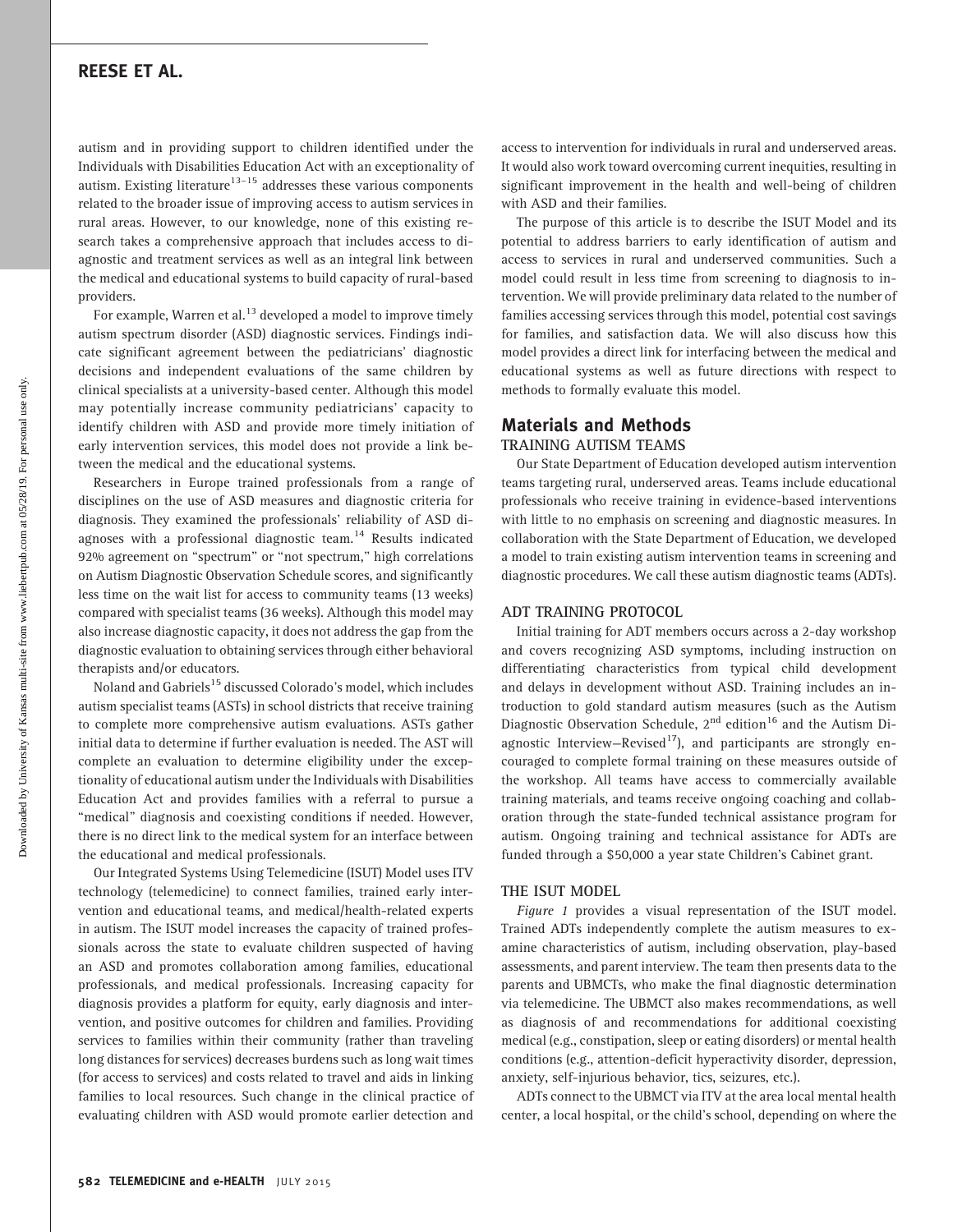# INTEGRATED SYSTEMS USING TELEMEDICINE



Fig. 1. The Integrated Systems Using Telemedicine Model. ITV, interactive televideo; UBMCT, university-based medical center team.

ITV resources are located in a particular community. A secure twoway ITV connection is made between the sites, with the UBMCT at one site and the families and their ADT providers at the other site. The ITV equipment includes high-definition cameras and monitors to provide the highest quality experience.

This interdisciplinary interaction over telemedicine also provides an opportunity for the family, educational team, ADT, and medical center faculty to discuss strengths, needs, and prospective solutions while relieving the family of the burden of conveying information to

families in our study from our Comprehensive Research Information System. This Comprehensive Research Information System database contains information about every patient seen both through our UBMCT Model and through the ISUT Model. Our university-based clinic provides a variety of services and has several autism diagnostic teams. For this study, we focused on families who participated in the ISUT Model ( $n = 370$ ) and families who participated in "in-person" UBMCT clinics of similar provider make-up (e.g., teams that included the same university-based providers as in the ISUT Model;  $n = 405$ ).

SAMPLE

each of the various providers across multiple locations. Of the 290 school districts in our state, 287 have trained autism intervention teams, and 175 of those also have an ADT who can provide services through the ISUT model.

# MEASURING THE PRELIMINARY IMPACT OF THE ISUT MODEL

After obtaining approval from the Human Subjects Committee/Institutional Review Board of the University of Kansas, we completed an analysis of existing data to measure the preliminary impact of the ISUT Model on improving access to diagnostic services in our state, potential cost savings, and parent satisfaction with the ISUT Model compared with more traditional UBMCTs. We will present data on the increase in number of families who accessed services through the ISUT Model since its initial implementation in 2008 through 2013. Cost comparisons outline potential costs associated with travel for families who received services through the ISUT Model compared with costs if traveling to the university-based clinic.

Finally, we gathered satisfaction data from a subsample of families who participated in the ISUT Model and families who participated in the more traditional UBMCT. Families received paper-based satisfaction surveys (with return envelopes) sent with the final clinical reports 2–4 weeks after the visit. A clinical services administrative committee at the university-based medical center developed the satisfaction survey based on goals set forth by the university's mission and vision.

We extracted existing data on the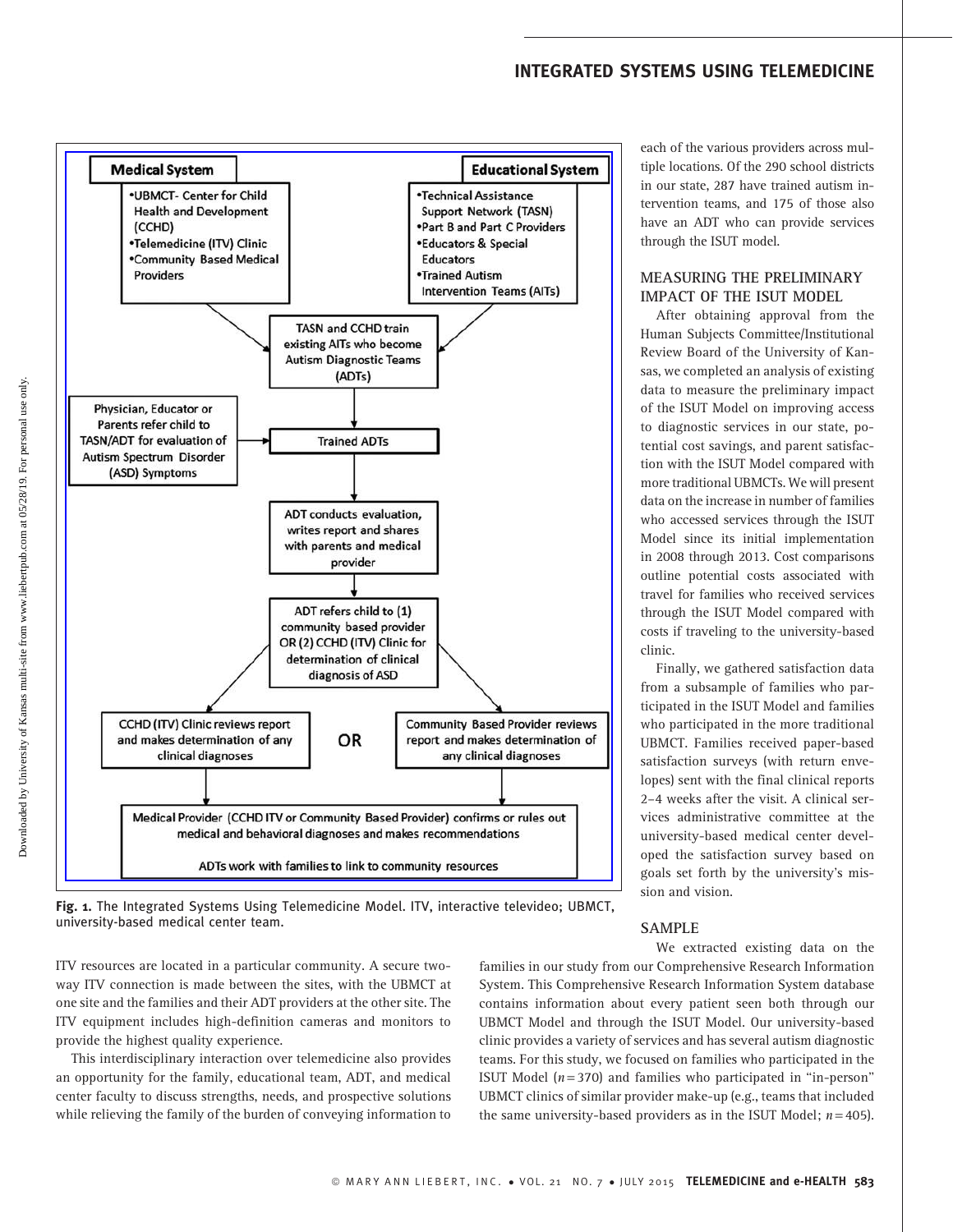# REESE ET AL.

Table 1. Demographic Information UNIVERSITY-BASED MEDICAL CENTER TEAM MODEL  $(N = 405)$ INTEGRATED SYSTEMS USING TELEMEDICINE MODEL  $(N=370)$   $\vert$  *P* Gender (%) Male 80% 80% 81% 81% 81% 81% 0.719 Female 20% 19% 0.719 Mean age (years) at time of diagnosis 9.75 6.72 < 0.010 Diagnoses (%) Autistic disorder 16% 16% 31% 31% 31% 31% 31% 31% PDD-NOS 24% 37% < 0.010 Asperger's disorder 16% 16% 16% 16% 5% 5% 5% 5% 5% 5% 5% 5% 5% 16% 5% 16% 5% 16% 5% 16% 16% 16% 16% 16% 16% 16% ADHD 18% 11% < 0.010 Other 26% 16% < 0.010

ADHD, attention-deficit hyperactivity disorder; PDD-NOS, pervasive developmental disorder, not otherwise specified.

Table 1 provides demographic information about the children and families in this analysis. We completed a comparison of proportions using a two-sample  $t$  test to examine potential differences in demographic data between our groups (ISUT and UBMCT). Groups did not differ on gender make-up ( $p = 0.72$  for both male and female) but did differ on average age at diagnosis ( $p$ <0.01) and type of diagnosis (see Table 1). Children evaluated through the ISUT Model were on average about 3 years younger than children evaluated in the UBMCT clinic and more often received a diagnosis of autistic disorder or pervasive developmental disorder, not otherwise specified (see Table 1).

We examined satisfaction data within a subsample of this total group of participants. Each family received a satisfaction survey with their final report. We had a 16% return rate that formed the subsample  $(n = 126; 62$  in-person and 64 ISUT) of the total group of participants.

# Preliminary Results IMPROVED ACCESS

We examined the number of families served both in the UBMCT Model and through the ISUT Model to determine the impact of the ISUT Model on access to services. As a result of the ISUT Model, we saw an increase in diagnostic services for families living in rural and underserved areas in our state. Figure 2 represents the number of families who accessed ''in-person'' services using the UBMCT from 2008 through 2012 and the number of families who accessed services using the ISUT Model from 2008 through 2012. Figure 2 illustrates how the implementation of the ISUT Model greatly improved access to services for families living in rural parts of the state. Families from 35 counties participated in the ''in-person'' UBMCT clinic, and families from 74 counties participated in the ''ITV''-based ISUT Model. In addition to more families accessing services, we also found that

children who participated in the ISUT Model received a diagnosis nearly 3 years earlier (see Table 1) than those children who participated in the ''inperson'' evaluation through the UBMCT. We also found that through the ISUT Model, we were able to identify older children who had never received a diagnosis previously. Therefore, our mean age of diagnosis may be somewhat inflated.

#### COST IMPLICATIONS

In order to evaluate potential cost implications of the ISUT Model, we computed travel costs based on the 2014 state mileage reimbursement rate and the roundtrip mileage between the university clinic and participants' zip codes. As this is a retrospective review, we are limited to data available from our clinical data-

base (i.e., zip code) and not privy to additional travel costs families did experience or would have experienced. Table 2 illustrates potential travel costs for families evaluated through the ISUT Model had they traveled to the ''in-person'' UBMCT clinic compared with those families who actually traveled to the university clinic. Families evaluated through the UBMCT traveled an average of 63 miles (range, 1–395 miles), demonstrating average travel costs of \$35.28. Families evaluated through the ISUT Model were, on average, 180 miles (range, 1–472 miles) from the UBMCT, estimating potential travel costs of \$100.80. Even with the large ranges of mileage for each group, distances traveled for each group were evenly distributed. These results illustrate the potential cost burden for families living in rural and underserved areas who are required to travel long distances to access needed healthcare services. Results also demonstrate the capacity for a model such as ISUT to provide families alternatives in accessing the quality healthcare services they need. Although we were not able to identify socioeconomic status (SES) differences for the families served through the two models, there appeared to be no difference in the percentage of families insured by Medicaid (32% of families in the ISUT Model versus 38% of families in the UBMCT Model).

### PARENT SATISFACTION

We examined parent satisfaction data from a subsample of our total group to determine if families who participated in the ISUT model were as satisfied with their experience as those who participated in the "in-person" UBMCT model. Figure 3 represents a comparison of satisfaction data between the two models. Our pilot data suggest that parents are as satisfied with the telemedicine-based ISUT Model as they are with coming to the UBMCT with respect to feeling they have a relationship with medical providers. Parents were equally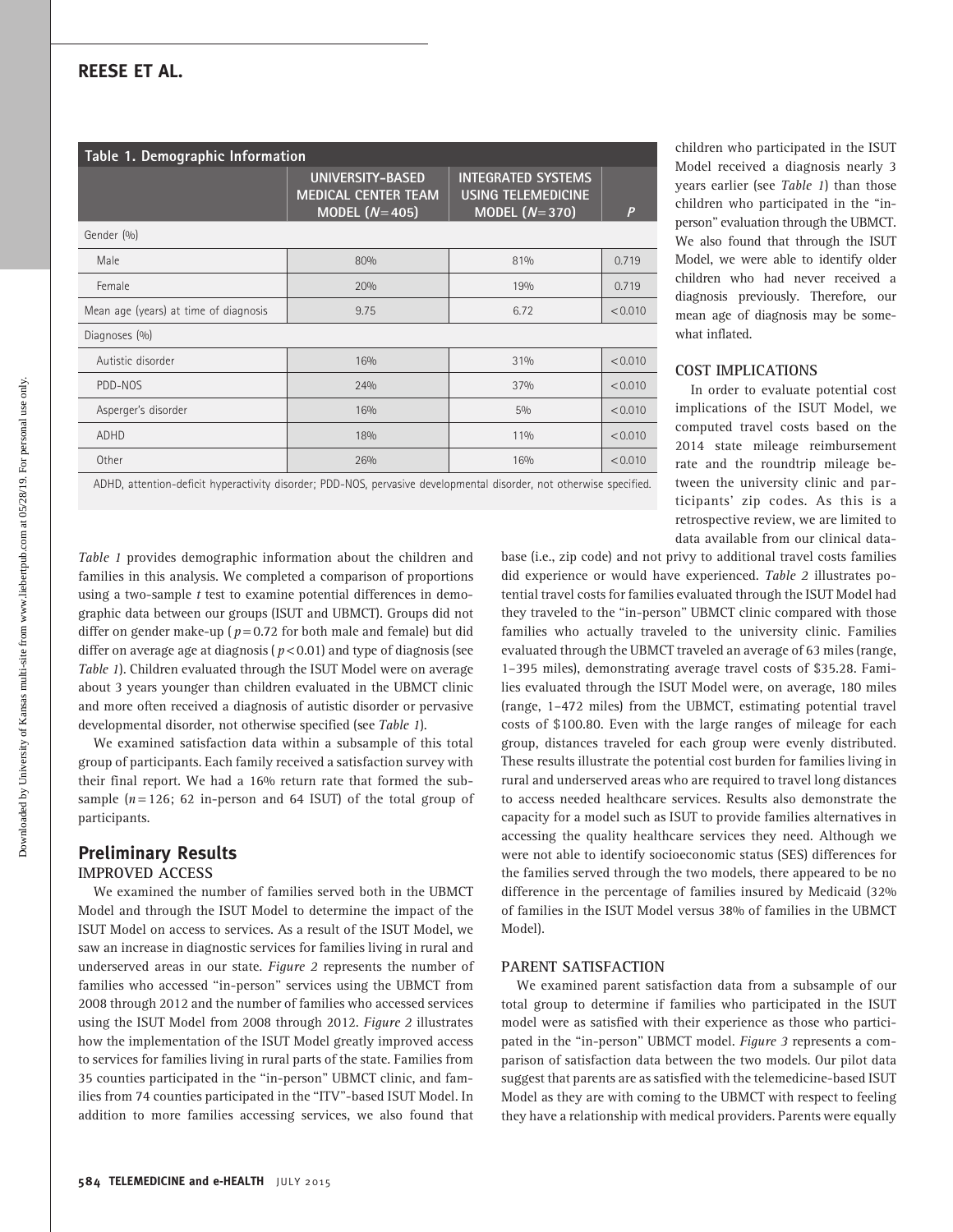# INTEGRATED SYSTEMS USING TELEMEDICINE



Fig. 2. Number of families from 2008 through 2012 who accessed ''in-person'' services using the university-based medical center team (UBMCT) approach and who accessed services using the Integrated Systems Using Telemedicine (ISUT) Model.

satisfied with the manner in which each team addressed family concerns, recognized strengths and weaknesses, provided helpful recommendations, explained the diagnosis, considered family input, appropriateness of the recommendations, the team's provision of resources within the family's community, and the team's respectfulness of the family's culture and values.

# **Discussion**

Early identification and intervention as well as identification of anyone with autism even when the child is older are crucial in promoting improved outcomes for children with autism and other de-

| Table 2. Potential Cost Savings for Roundtrip Travel<br>to the University-Based Medical Center Team |               |                                                                                 |                                                                                 |
|-----------------------------------------------------------------------------------------------------|---------------|---------------------------------------------------------------------------------|---------------------------------------------------------------------------------|
| <b>SETTING</b>                                                                                      | <b>NUMBER</b> | <b>AVERAGE ROUNDTRIP</b><br><b>MILEAGE FOR FAMILIES</b><br>TO COME TO THE UBMCT | <b>AVERAGE ROUNDTRIP</b><br><b>COST FOR TRAVEL</b><br>TO THE UBMCT <sup>a</sup> |
| <b>UBMCT</b>                                                                                        | 370           | 180 miles                                                                       | \$100.80                                                                        |
| isut                                                                                                | 405           | 63 miles                                                                        | \$35.28                                                                         |

<sup>a</sup>Cost calculated using 2014 state mileage reimbursement for travel (56 cents/mile).<sup>18</sup> ISUT, Integrated Systems Using Telemedicine; UBMCT, University-Based Medical Center Team.

velopmental delays. $1-3$  In its nature, our model challenges existing, more traditional clinical practices that evaluate children with ASD. Positive outcomes from the ISUT Model challenge existing systems that promote inequity for families living in rural or underserved areas and provide a model for replication. The ISUT Model is unique in that it braids the family, educational system, and medical system while using an innovative, yet accessible and cost-effective method appropriate to collaborate through telemedicine. Although we describe similar models that aim to increase capacity for screening and diagnosis of ASD in underserved communities, our model demonstrates at least two additional advantages over these models: (1) the unique collaboration among the family, educational system, autism experts in the community, and university medical center autism teams and (2) the use of telemedicine technology provides a cost-effective means to access specialty care while promoting coordination of care within the community.

Additionally, preliminary findings suggest that families were equally satisfied with the ISUT Model compared with

families who participated in the more traditional UBMCT Model. Providing services through the ISUT Model relieves families of the stress of traveling long distances to receive care and of the burden of having to share information across providers from multiple institutions. Families may be more satisfied with the telemedicine visit because the local teams (ADTs) support parents throughout the diagnostic process and are able to link families with local resources for health and mental health services. It is interesting (although not necessarily significant) that the largest discrepancy between the two groups (ISUT versus UBMCT) on the satisfaction data was with respect to the team's ability to provide resources in

> the family's community. The ISUT Model addresses this parent concern directly by involving actual members of the community who will naturally be more familiar with available resources in the community.

> Preliminary data for our ISUT Model provide support for a change in the clinical practice of evaluating children at risk for ASD, promoting access to quality healthcare services and significant cost savings for individuals in rural and underserved areas. We demonstrated a significant increase in the number of families accessing ASD diagnostic services through telemedicine across our state following implementation of the ISUT Model. We noted potential travel cost savings of \$35.28 for families evaluated through the ISUT Model without considering additional cost burdens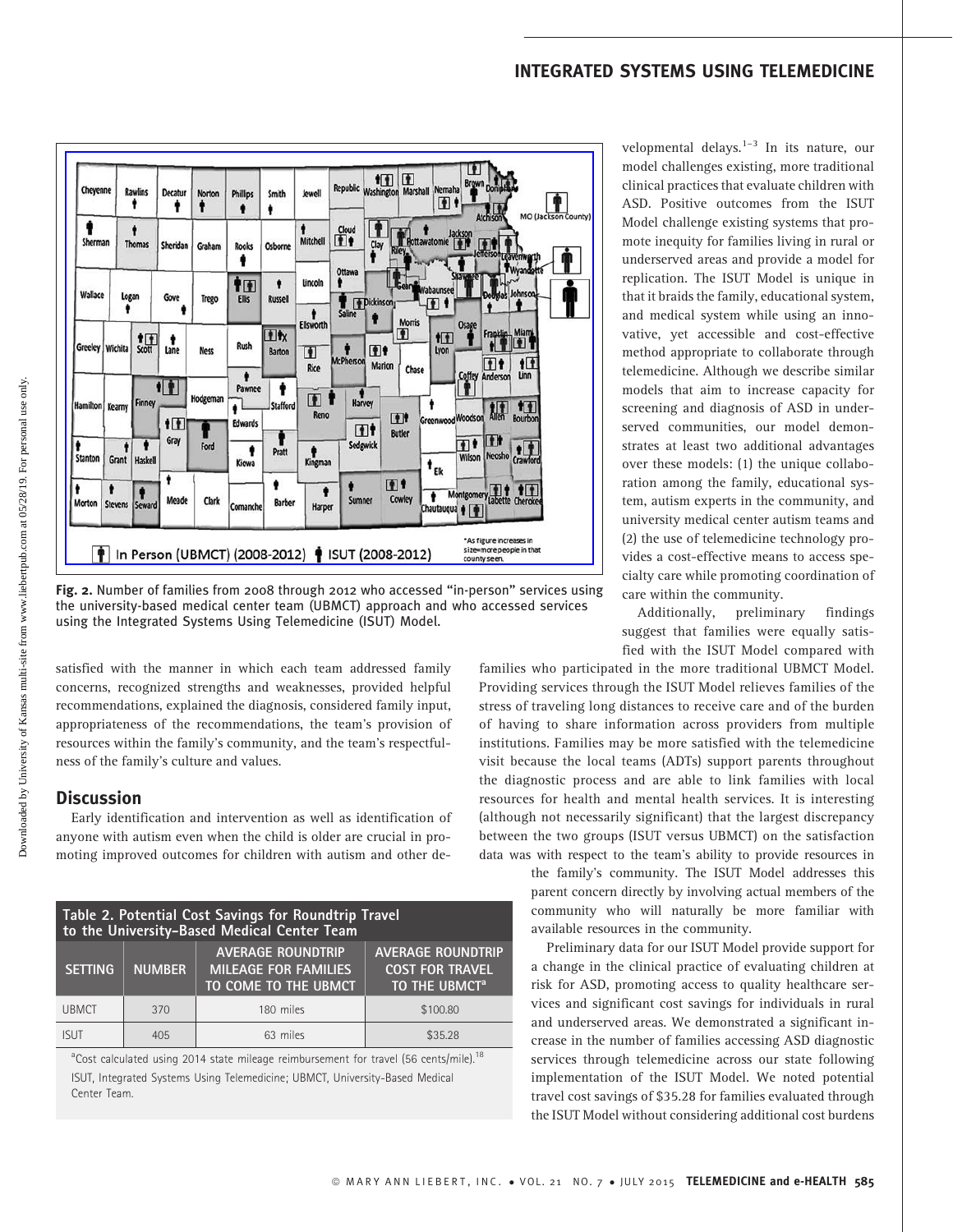

Fig. 3. Mean item satisfaction scores compared between the university-based medical center team approach (In-Person) and the Integrated Systems Using Telemedicine (ISUT) Model groups.

related to meals, hotels, childcare, or lost wages. These same data demonstrate the capacity of the ISUT Model to reach families at long distances from university medical centers and that we can provide an equitable service to families who may not have the means to travel long distances to access such services.

#### LIMITATIONS AND FUTURE DIRECTIONS

We acknowledge several limitations in our study. First, we only had a 16% return rate on satisfaction survey data. More recent mailin satisfaction data have not yielded a higher return rate. We consider our satisfaction data preliminary in nature, yet promising given the fact that most participants were satisfied with the services they received. Next, the finding that children who participated in the ISUT Model received a diagnosis an average of nearly 3 years earlier than those who participated in the UBMCT requires caution in interpretation. Our center has several diagnostic clinics, including birth to 5 autism diagnostic clinics, staffed by providers from a range of disciplines (e.g., occupational therapy, speech therapy, physical therapy, psychology, and medicine). Because ISUT clinics are staffed only by a medical provider and a psychologist, we considered only UBMCT clinics with similar providers involved (e.g., psychologist and medical provider) for a comparison of satisfaction data. Although other data were available, we believe their inclusion would introduce too many potentially confounding variables to provide an accurate depiction of family satisfaction between models. Our findings also indicate significant differences across the various diagnoses between the two groups. It is not clear what specific factors influence these differences as these initial data are based on a convenience sample. Potential factors may include lack of random assignment, variables related to age of diagnosis, and differences in sensitivity and specificity of the ISUT model.

Finally, we completed a retrospective study using existing data from our clinical database, resulting in a convenience sample without randomization or other controls that decrease Type I or Type II errors. We interpret these results within the framework of these limitations while recognizing the strength and clinical utility in such communitybased research.

Future investigation should consider a larger, more formal evaluation of the ISUT Model. We are planning a larger, more controlled study evaluating the impact of the ISUT Model on access to autism services as well as services for coexisting conditions. Because the ISUT Model involves local educational teams, these individuals may be more familiar with local resources than the UBMCTs and may be more equipped to help link families to these services. Additionally, a larger study might consider better methods for gathering demographic and satisfaction data as well as a process for measuring satisfaction several years after receiving treatment. Given the potential cost savings for families par-

ticipating in the ISUT Model, a larger study should also look at SES of families who participate in both the ISUT Model and the UBMCT Model. Although we had percentages of families receiving Medicaid, this proxy measure was not sufficient. Having SES data would help to determine if the ISUT Model is helping to provide families who come from lower SES backgrounds greater access to services who might not have the means to travel to larger UBMCTs.

In conclusion, changes in clinical practice are necessary if we are to address the inequality of access to services and promote earlier detection and intervention for individuals in rural and underserved areas. The model we described in this article is a first step in improving access to services for families in rural and underserved areas. Examining existing data provides preliminary evidence for the utility of models such as ISUT to reach underserved families and provides implications for evaluating current clinical practices. Results provide justification for continued collaboration between our partners and to pursue further evaluation of our model.

# Acknowledgments

We would like to acknowledge the ongoing collaboration and support of the Technical Assistance Support Network of Kansas in continuing to build capacity for professionals and families across the state. We would also like to thank the University of Kansas Center for Telemedicine and Telehealth for their ongoing technical assistance and consultation.

# Disclosure Statement

No competing financial interests exist.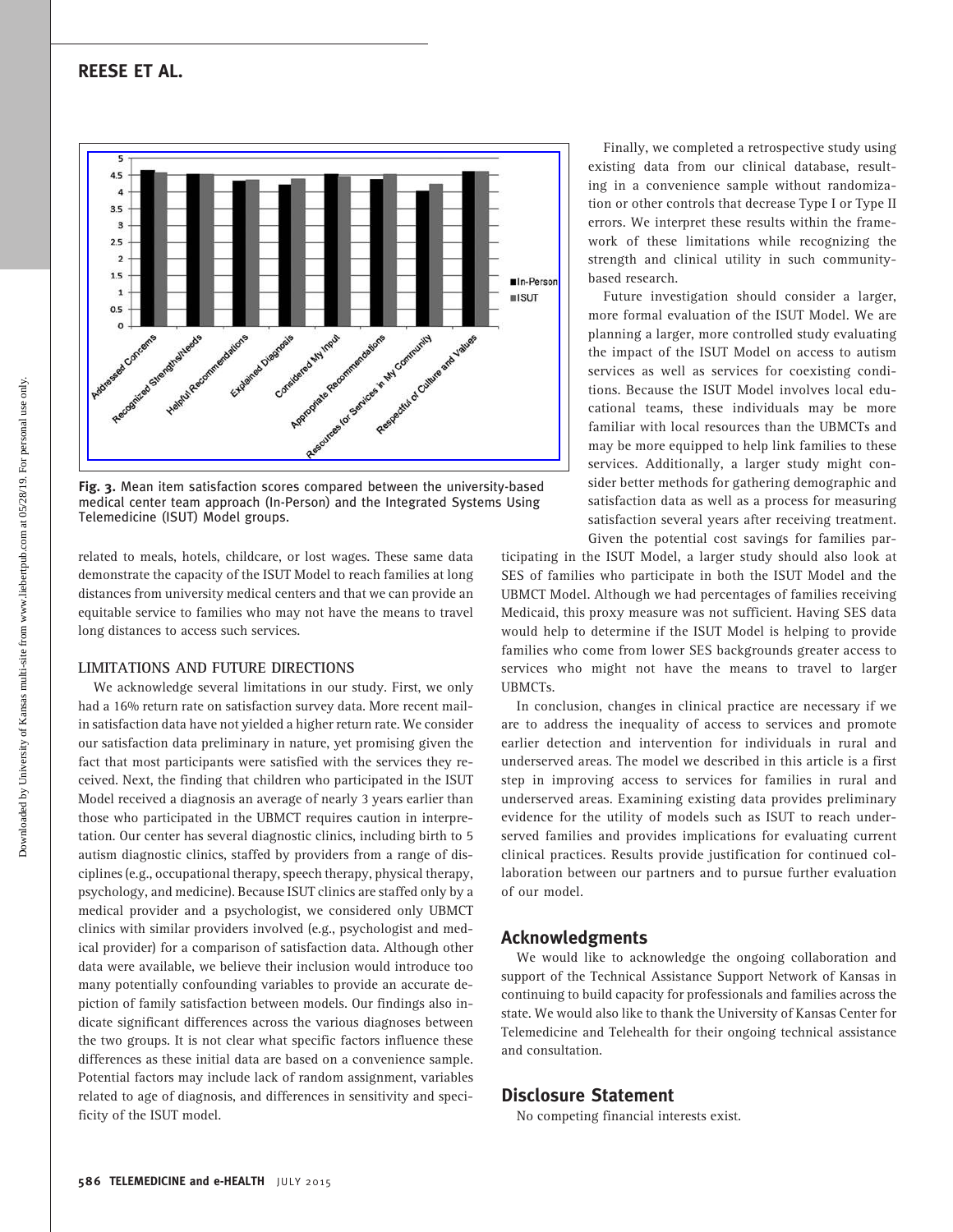# INTEGRATED SYSTEMS USING TELEMEDICINE

#### **REFERENCES**

- 1. Voos A, Pelphrey K, Tirrell J, Bolling D, Wyk B, Kaiser M, et al. Neural mechanisms of improvements in social motivation after pivotal response treatment: Two case studies. [J Autism Dev Disord](https://www.liebertpub.com/action/showLinks?doi=10.1089%2Ftmj.2014.0124&pmid=23104615&crossref=10.1007%2Fs10803-012-1683-9&citationId=p_22) 2013;43:1–10.
- 2. Makrygianni MK, Reed P. A meta-analytic review of the effectiveness of behavioural early intervention program for children with autistic spectrum disorders. [Res Autism Spectrum Disord](https://www.liebertpub.com/action/showLinks?doi=10.1089%2Ftmj.2014.0124&crossref=10.1016%2Fj.rasd.2010.01.014&citationId=p_23) 2010;4:577–593.
- 3. Dawson G, Jones EJH, Merkle K, Venema K, Lowy R, Faja S, et al. Early behavioral intervention is associated with normalized brain activity in young children with autism. [J Am Acad Child Adolesc Psychiatry](https://www.liebertpub.com/action/showLinks?doi=10.1089%2Ftmj.2014.0124&pmid=23101741&crossref=10.1016%2Fj.jaac.2012.08.018&citationId=p_24) 2012;51:1150–1159.
- 4. Wiggins LD, Baio J, Rice C. Examination of the time between first evaluation and first autism spectrum diagnosis in a population-based sample. [J Dev Behav](https://www.liebertpub.com/action/showLinks?doi=10.1089%2Ftmj.2014.0124&crossref=10.1097%2F00004703-200604002-00005&citationId=p_25) [Pediatr](https://www.liebertpub.com/action/showLinks?doi=10.1089%2Ftmj.2014.0124&crossref=10.1097%2F00004703-200604002-00005&citationId=p_25) 2006;27(Suppl 2):S79–S87.
- 5. Mandall DS, Novak MM, Zubritsky CD. Factors associated with age of diagnosis among children with autism spectrum disorders. [Pediatrics](https://www.liebertpub.com/action/showLinks?doi=10.1089%2Ftmj.2014.0124&pmid=16322174&crossref=10.1542%2Fpeds.2005-0185&citationId=p_26) 2005;116:1480-1486.
- 6. Sudhinaraset A, Kuo A. Parents' perspectives on the role of pediatricians in autism diagnosis. [J Autism Dev Disord](https://www.liebertpub.com/action/showLinks?doi=10.1089%2Ftmj.2014.0124&pmid=22790426&crossref=10.1007%2Fs10803-012-1591-z&citationId=p_27) 2013;43:747–748.
- 7. Shattuck PT, Durkin M, Maener M, Newschaffer CJ, Mandell DS, Wiggins L, Lee L, Rice C, Giarelli E, Kirby R, Baio J, Pinto-Martin J, Cuniff C. Timing of identification among children with an autism spectrum disorder: Findings from a population-based surveillance study. [J Am Acad Child Adolesc Psychiatry](https://www.liebertpub.com/action/showLinks?doi=10.1089%2Ftmj.2014.0124&pmid=19318992&crossref=10.1097%2FCHI.0b013e31819b3848&citationId=p_28) 2009;48:474–483.
- 8. Centers for Disease Control and Prevention. Prevalence of autism spectrum disorder among children aged 8 years—Autism and Developmental Disabilities Monitoring Network, 11 sites, United States, 2010. MMWR Surveill Summ 2014;63(2):1–21. Available at www.cdc.gov/mmwr/preview/mmwrhtml/ ss6302a1.htm (last accessed June 1, 2014)
- 9. Thomas KC, Ellis AR, McLaurin C, Daniels J, Morrissey JP. Access to care for autism-related services. [J Autism Dev Disord](https://www.liebertpub.com/action/showLinks?doi=10.1089%2Ftmj.2014.0124&pmid=17372817&crossref=10.1007%2Fs10803-006-0323-7&citationId=p_30) 2007;37:1902–1912.
- 10. Nesbitt TS, Rogers SJ, Rich BA, Anders TF, Yellowlees PM, Brown JR, Keast PR. Enhancing mental health services to children with autism in rural communities: Guidelines for using telehealth to extend autism outreach. Sacramento, CA: MIND Institute, University of California Davis, 2006.
- 11. Reese RM, Jamison TR, Wendland M, Fleming K, Braun MJ, Schuttler JO, Turek J. Evaluating interactive videoconferencing for assessing symptoms of autism. [Telemed J E Health](https://www.liebertpub.com/action/showLinks?doi=10.1089%2Ftmj.2014.0124&system=10.1089%2Ftmj.2012.0312&citationId=p_32) 2013;19:671–677.
- 12. Marcin JP, Ellis J, Mawis R, Nesbitt TS, Dimand RJ. Using telemedicine to provide pediatric subspecialty care to children with special healthcare needs in an underserved rural community. [Pediatrics](https://www.liebertpub.com/action/showLinks?doi=10.1089%2Ftmj.2014.0124&pmid=14702439&crossref=10.1542%2Fpeds.113.1.1&citationId=p_33) 2004;113:1–6.
- 13. Warren S, Stone WS, Humberd Q. A training model for the diagnosis of autism in community pediatric practice. [J Dev Behav Pediatr](https://www.liebertpub.com/action/showLinks?doi=10.1089%2Ftmj.2014.0124&pmid=19823138&crossref=10.1097%2FDBP.0b013e3181ba0e4e&citationId=p_34) 2009;30:442– 446.
- 14. McClure I, Mackay T, Mamdani H, McCaughey R. A comparison of a specialist autism spectrum disorder assessment team with local assessment teams. [Autism](https://www.liebertpub.com/action/showLinks?doi=10.1089%2Ftmj.2014.0124&pmid=20923893&crossref=10.1177%2F1362361310373369&citationId=p_35) 2010;14:589–603.
- 15. Noland MR, Gabriels RL. Screening and identifying children with autism spectrum disorder in the public school system: The development of a model process. [J Autism Dev Disord](https://www.liebertpub.com/action/showLinks?doi=10.1089%2Ftmj.2014.0124&pmid=15264495&crossref=10.1023%2FB%3AJADD.0000029549.84385.44&citationId=p_36) 2004;34:265–277.
- 16. Lord C, Rutter M, DiLavore PC, Risi S, Gotham K, Bishop S. Autism Diagnostic Observation Schedule, 2nd ed. (ADOS-2) manual (Part 1): Modules 1–4. Torrance, CA: Western Psychological Services, 2012.
- 17. LeCouteur A, Lord C, Rutter M. The Autism Diagnostic Interview-Revised (ADI-R). Los Angeles, CA: Western Psychological Services, 2003.
- 18. Internal Revenue Services. Standard mileage rates for 2014. December 6, 2013. Available at www.irs.gov/2014-Standard-Mileage-Rates-for-Business,-Medicaland-Moving-Announced (last accessed June 1, 2014).

Address correspondence to: R. Matthew Reese, PhD Center for Child Health and Development University of Kansas Medical Center 3901 Rainbow Blvd. Mail Stop 4003 Kansas City, KS 66160

E-mail: mreese1@kumc.edu

Received: June 20, 2014 Revised: September 17, 2014 Accepted: September 19, 2014